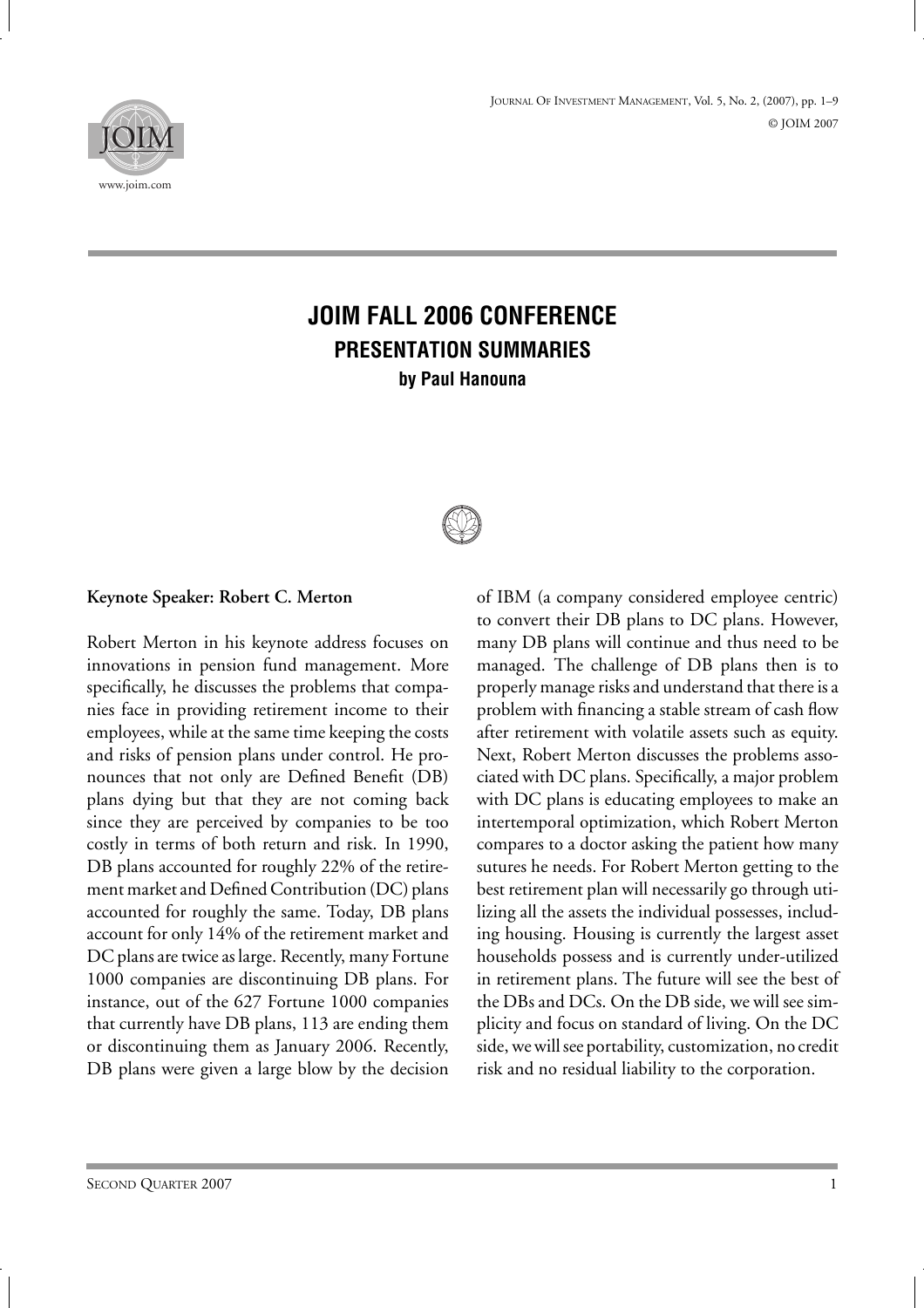#### **Stephen A. Ross**

*A neoclassical look at behavioral finance: A tale of two anomalies*

Stephen Ross in this presentation compares and contrasts the neoclassical and behavioral approaches to finance and provides neoclassical answers to several behavioral anomalies. But first, how do neoclassical and behavioral approaches differ?

On the one hand, the Neoclassical approach consists in using assumptions of efficient markets and no arbitrage to develop financial theories. Together, these assumptions form the basis of CAPM, APT, Factor Models, CBM, and Pricing Kernels in asset pricing and theModigliani–Miller Propositions and agency theory in corporate finance. It is important to note that neoclassical finance theory is not based on the existence of a rational "economan" but is based instead on the idea that there are "sharks" in the marketplace looking for chum "easy money." The traditional empirical findings tend to support the notions of efficient markets and no arbitrage opportunities. For example, evidence showing that returns are serially uncorrelated and that it is difficult to make excess returns using fundamentals supports the notion that markets are efficient. The fact that arbitrages are hard to find and the engineering side of finance support the no arbitrage assumption. However, in Asset Pricing, Fama's comment that the data has yet to meet a theory it likes appears to be true. CAPM betas appear unrelated to pricing, the Representative agent CBMs fare very poorly and the APT or ICAPM betas are only weakly explanatory of pricing. In corporate finance, event studies largely offer support for efficient market pricing and the Modigliani–Miller Propositions.

On the other hand, the behavioral framework advances that investors are a bundle of conflicting emotions such as framing (path dependence),

overconfidence, timidity and that they are irrational in the presence of risk by violating expected utility theory and Bayes updating. Furthermore, investor sentiment is correlated across investors at random which forces prices to differ from fundamental values and additionally shifting investor sentiment causes arbitrage to be risky, costly, and limited. The bottom line is that in the behavioral approach, finance prices are not determined by the "smart" money but by an everyday man.

The behavioral approach is supported by a number of anomalies that can be grouped into stock market effects, violations of the law of one price, volatility anomalies and the ability by some investors to beat the market. According to Stephen Ross, these anomalies can be ranked by (1) how plausible they are and (2) by how damaging they are to neoclassical theories. On how plausible the anomalies are, the long-run return predictability is the least plausible followed by the small firm effects, the risk price/earnings, the momentum and the equity risk premium puzzles. On how damaging each anomaly is, the long-run predictability of returns is the highest followed by the equity risk premium puzzles, momentum, risk price/earnings and the small firm effects.

Over time, anomalies rarely persist to foster new theories as the supporting interpretation of the data erodes with replication and statistical analysis makes the anomalies less plausible. They also become less damaging as neoclassical analysis progresses.

Stephen Ross shows how two anomalies can be solved with neoclassical approaches. The first anomaly is that closed end funds tend to trade at a discount from their net asset value. The discounts are correlated across funds, they narrow as markets rise, they start at an IPO premium and finally country funds rise and fall in value depending not just on domestic returns but also with the US market. Introducing a fee and expense structure into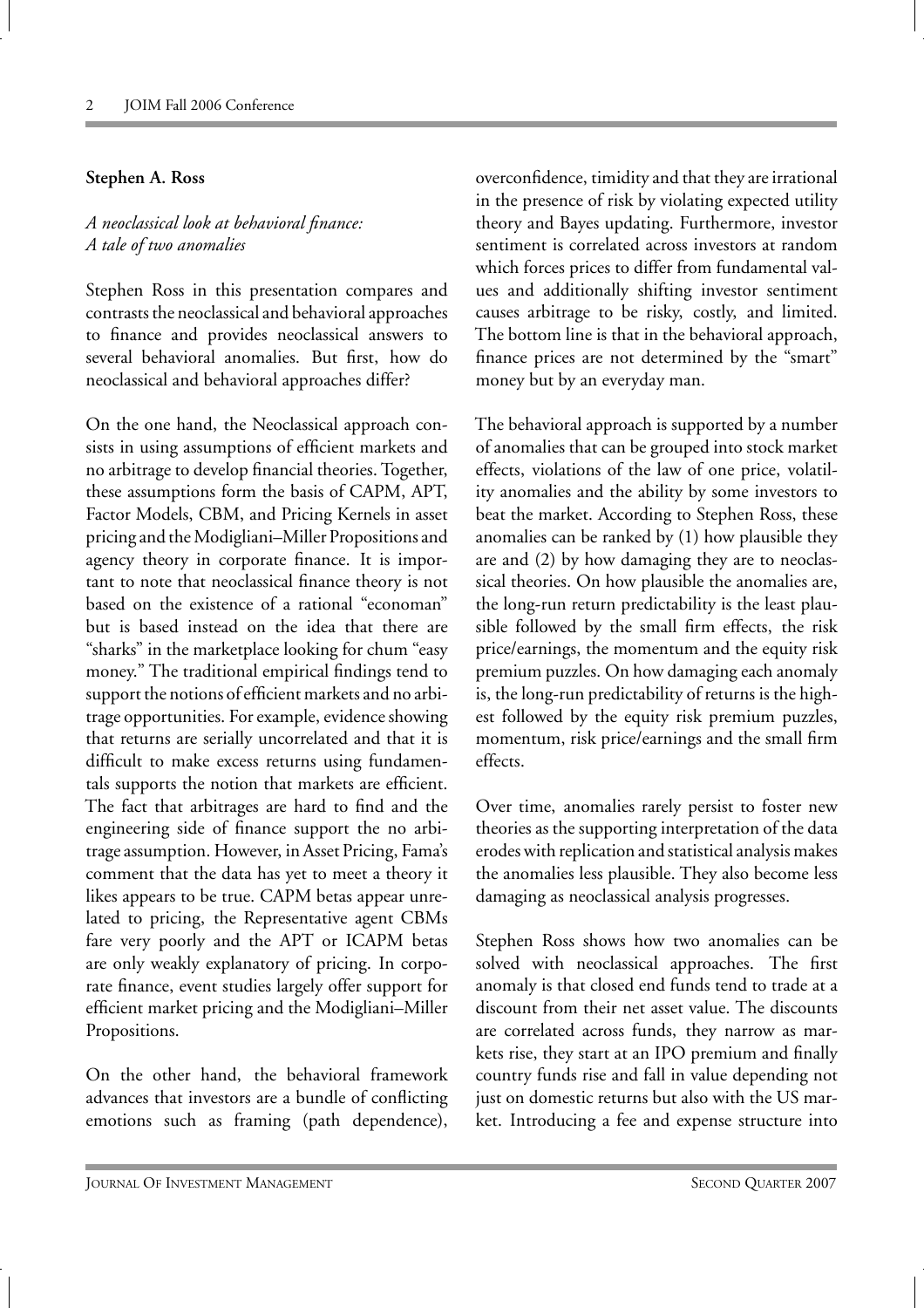a theoretical model of fund prices can solve this anomaly. Ross finds that the simple fee based theoretical discount generates a 7.7% discount, which is exactly in line with the sample average discount. Ross also finds that discounts are positively correlated with NAV's and negatively correlated with market returns, but are positively correlated with the difference between NAV and market returns. Given the difference, neither NAV nor market returns have explanatory power. Furthermore, the country fund anomaly can be explained by capital gain policies, which is dependent on the investor's home market.

The second anomaly is the Siamese twins problem. Royal Dutch Petroleum (RDP) and Shell Trading and Transport (STT) share in the Group company operating results at a ratio of 60:40, but their share prices do not move in a 60:40 lockstep. Ross explains this anomaly by the fact that the two companies have differing levels of dividend payouts.

Mark Kritzman, the discussant, points out that there are other anomalies related to closed end funds such as the fact that their volatility is 64% higher than the underlying assets that compose it and the fact that closed end fund discounts predict future returns.

# **Sanjiv R. Das**

# *A simple model for pricing securities with equity, interest-rate, and default risk*

Sanjiv Das presents a simple model for pricing securities with equity, interest rate, and default risk. The model is valuable for pricing many securities such as CDOs or distressed convertibles that contain equity, interest rate, and default risk all at once. The model can be used to extract probabilities of default functions using market data.

Furthermore, the model relies exclusively on observables such as equity prices and interest rates rather than unobservable processes such as firm value. The model uses and Constant Elasticity of Volatility (CEV) equity model and adds to it a default intensity process as well as a Heath–Jarrow–Morton model for the evolution of riskless interest rates. Although the model is rooted in the reduced-form approach to credit-risk, it borrows heavily from the insights gained from the structural approaches to credit-risk. Specifically, the framework is based on generalizing the reduced-form approach by including a process for equity. The motivation being that any default process for a company's debt obviously also applies to that company's equity, meaning that when default occurs, equity must go into a post-default value. The default probability is modeled to be a dynamic function of both equity and interest rate information. This results in default probabilities that are captured by both equityand debt-market information rather than one of those information sets as in either the reducedform (debt information) or the structural models (equity information). The model captures several empirical regularities such as the negative relation between equity prices and equity volatility, the negative relation between default intensity and equity prices, and the positive relation between default intensity and equity volatility. The final model is in discrete-time, making the implementation straightforward. The implementation is demonstrated by calibrating the model to market data to extract default probabilities. The model can be used to value distressed convertible bonds, debtequity swaps, and credit portfolio instruments. In addition, the model can be easily extended to correlated default analysis and can be used to extract default risk premia. An empirical analysis of the extracted default risk premia using the CDX INDU Index shows that there are two main principal components. The main principal component tracks closely the S&P500 Index with a correlation of 50%.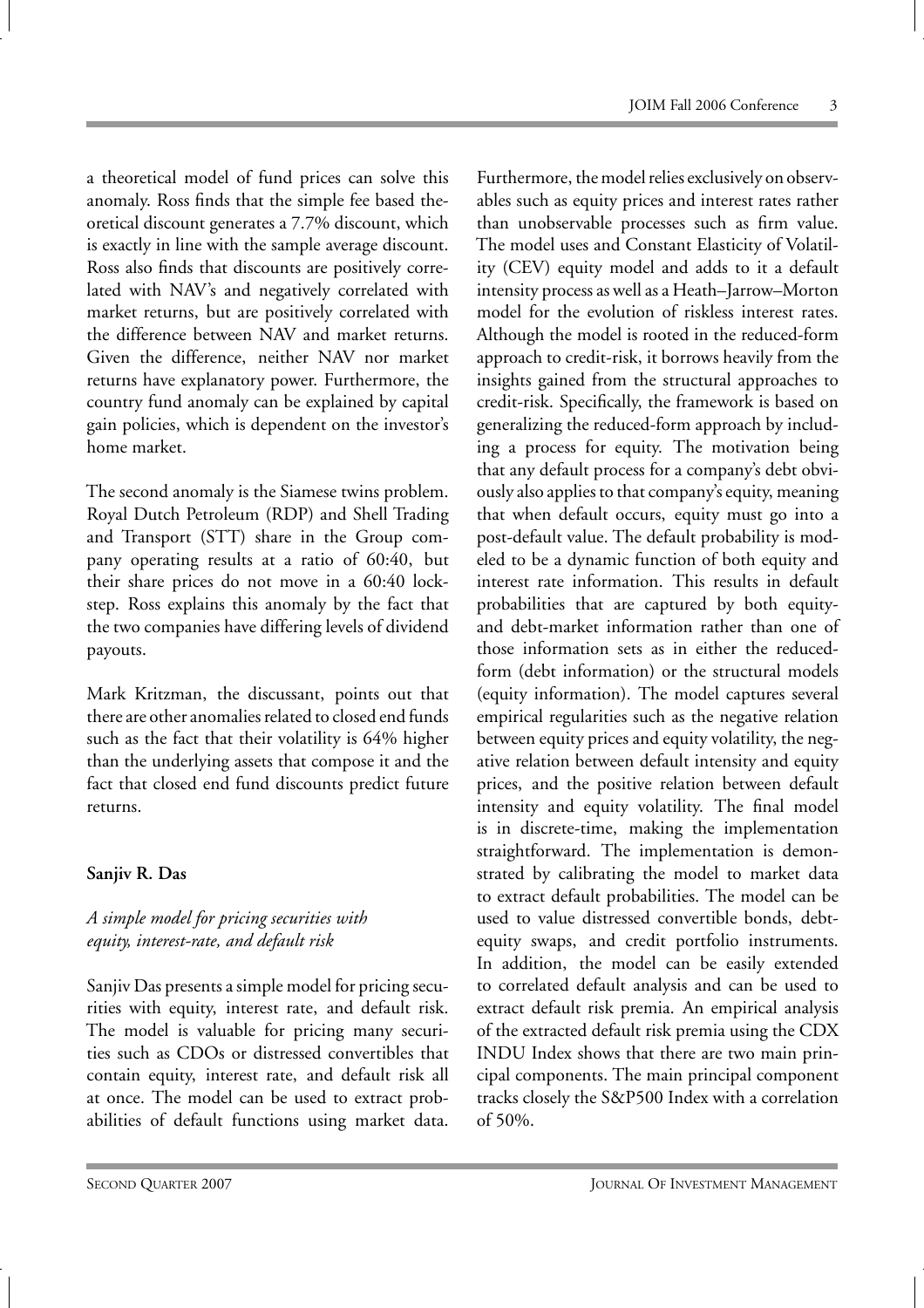#### **Zvi Bodie**

#### *Financial literacy*

Zvi Bodie, in his presentations, asks the question of what type of education ought to be provided to retail investors, not to financial institutions but to the end users of finance. This question is particularly important since retirement systems are rapidly changing from a government funded social security system and defined benefit plans, where the average retail investor needs to know very little about finance, to defined contribution plans that require financial literacy. Financial literacy is the minimal knowledge that every person should have in order to avoid costly financial mistakes and effectively communicate with financial advisors. Since current governmental policy supports "an ownership society" where individuals are allowed more leeway in retirement planning, financial literacy has become a national goal. The national strategy for financial literacy outlined by the US treasury is to empower the American consumer to choose wisely among the myriad of financial choices they are given.

Financial literacy ought to recognize that finance is an applied science like medicine or engineering and that best practices evolve as scientific knowledge advances, but there are some principles that remain constant. These principles ought to be presented as simply as possible but not simpler and misleading advertising should be exposed and corrected by regulatory authorities in charge of consumer protection. The popular literature abounds with examples of misleading statements. The popular literature for instances glorifies the magic of compound interest and praises the virtues of investing early. The magic might disappear, however, if the real rate of interest is negative. Another misconception is that saving is putting money in a savings account and is thus for the short-term, whereas investing is for the long-run. Saving, however, is really incomeless consumption, whereas investing means selecting a

portfolio of assets. A third misconception is that investing always involves taking risks. Government issuance of safe inflation protected bonds, however, exists. Lastly, the popular literature has advanced that the only way to reduce risk is to diversify when in reality the simplest way to reduce risk is to hold safe assets.

Bodie proposes 10 principles for good financial literacy. To frame choices in terms of objectives and constraints, not to waste resources, not to be fooled by inflation, to distinguish between saving and safe investing, not to judge the risk of an asset in isolation, stocks are not safe even in the long run, a security's price is a fair estimate of its value, beware of survivorship bias in evaluating investment managers, take taxes and fees into account, and seek expert advice from impartial sources.

Terry Marsh, the discussant, pointed out that negative real rates of interest are not often negative and that a security's price is not always a fair estimate of its value when there is financial manipulation.

# **David Hsieh**

# *Tutorial on hedge funds*

David Hsieh's presentation consists of a tutorial on hedge funds. He explains what hedge funds are, who invests in them, what their performances are, and what are their risk factors. Hedge funds usually start life, like any other business venture, with a new product. In this case, the new product is usually a new trading strategy that is marketed to investors and like any new business venture, new hedge funds exhibit high attrition rates. A salient feature of hedge funds is that trading strategies need to be kept secret, since competitors can easily imitate them, which entails minimal disclosures to the public, including their investors. For researchers, this means that data on hedge funds is thus limited and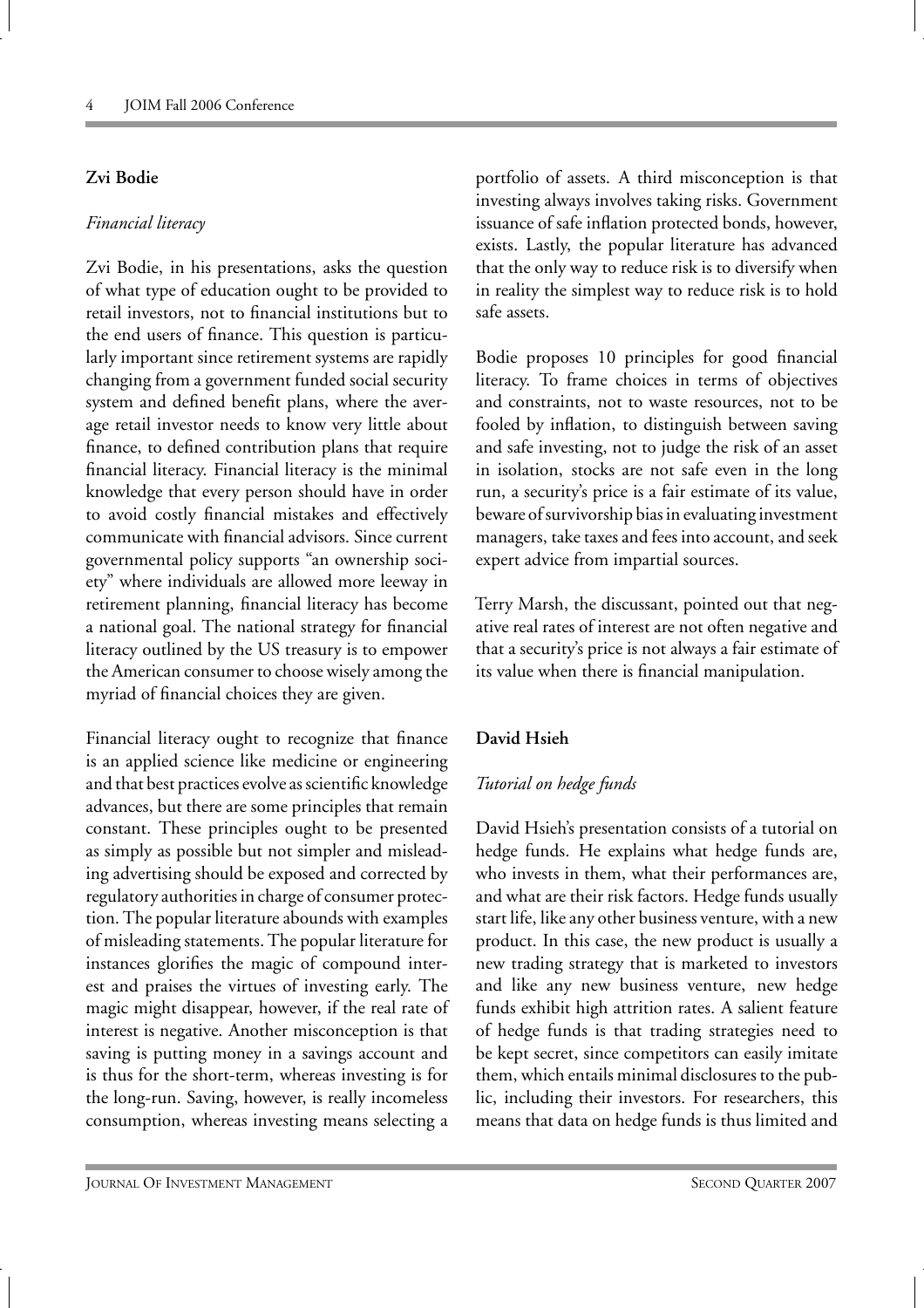is primarily obtained through industry consultants with typical data available being monthly returns and a brief description of style. The data might suffer from survivorship biases and non-reporting problems when funds leave the database, and suffer from selection and backfill biases when funds enter the database. Given the drawbacks of bringing in new capital from investors (lack of secrecy), the hedge fund managers must have limited capital or not enough capital to achieve economies of scale to start off with. The fund receives the necessary capital through outside (equity) investors but also through leverage.

The hedge fund industry has grown very rapidly in recent years with most of the recent growth coming from university endowments and pension plans. Accompanying the rapid growth in hedge funds is the increasing variety in investment styles. For instance, in 1995, most hedge funds were either macro or long–short equity funds, whereas today there is a wider panoply of investment styles, including convertible, arbitrage, and fixed income arbitrage funds. The large majority of funds are young (79% are less than seven-years old) and the typical fund has \$25 to \$100 million in assets. Hedge funds differ substantially from mutual funds in at least two respects. First, it takes only a few common factors to explain most of the variation in mutual funds returns, whereas with hedge funds those same factors explain very little of the variation in returns. Second, the correlation among hedge fund returns is considerably smaller than it is among mutual funds.

A fundamental issue is: what are the systematic risks of hedge funds? This question is important for investors to determine how hedge funds should be included in their portfolios. Furthermore, it is important to counterparties such as lenders or prime brokers to determine how much risk they are exposing themselves to with respect to not only one hedge fund for a portfolio of hedge funds. Finally, it is important to regulators to determine if hedge funds are a source of market instability. David Hsieh has found seven risk factors that can account for the risk of the average hedge fund. The market risk premium, the 10-year bond rate minus the risk free rate, the Baa bond returns minus the 10-year bond rate, the straddle on bond futures minus the risk free rate, the straddle on currency futures minus the risk free rate, and the straddle on commodity futures minus the risk free rate. These seven factors can explain 87.6% of the HFR Index and 76.3% of the MSCI Index. About 25% offunds have significantly positive alpha, which means that most hedge funds do not provide much alpha but instead provide mostly beta. The implication for investors is that hedge fund returns are different from traditional money managers, there are potential diversification benefits for long-only investors, hedge funds have low alphas and it makes sense to reward hedge fund managers relative to an appropriate benchmark for hedge funds.

# **Bruno Dupire**

# *Revisiting risk premia*

In his presentation, Bruno Dupire revists the riskpremia by using the numeraire portfolio. Along the lines of the numeraire portfolio of Long (1990), Bruno Dupire identifies a strategy in the tradable assets such that the price of any non-dividend paying investment expressed in terms of this strategy is a martingale under the physical measure. The price of an asset expressed in terms of another one can be seen as a ratio of two martingales and is not in general a martingale. Departure from martingality is usually attributed to risk premia. Bruno Dupire further shows how risk premia depend on the relationship between the strategy, the asset and the benchmark. For instance, benchmarks far away from the strategy enable the capture of higher risk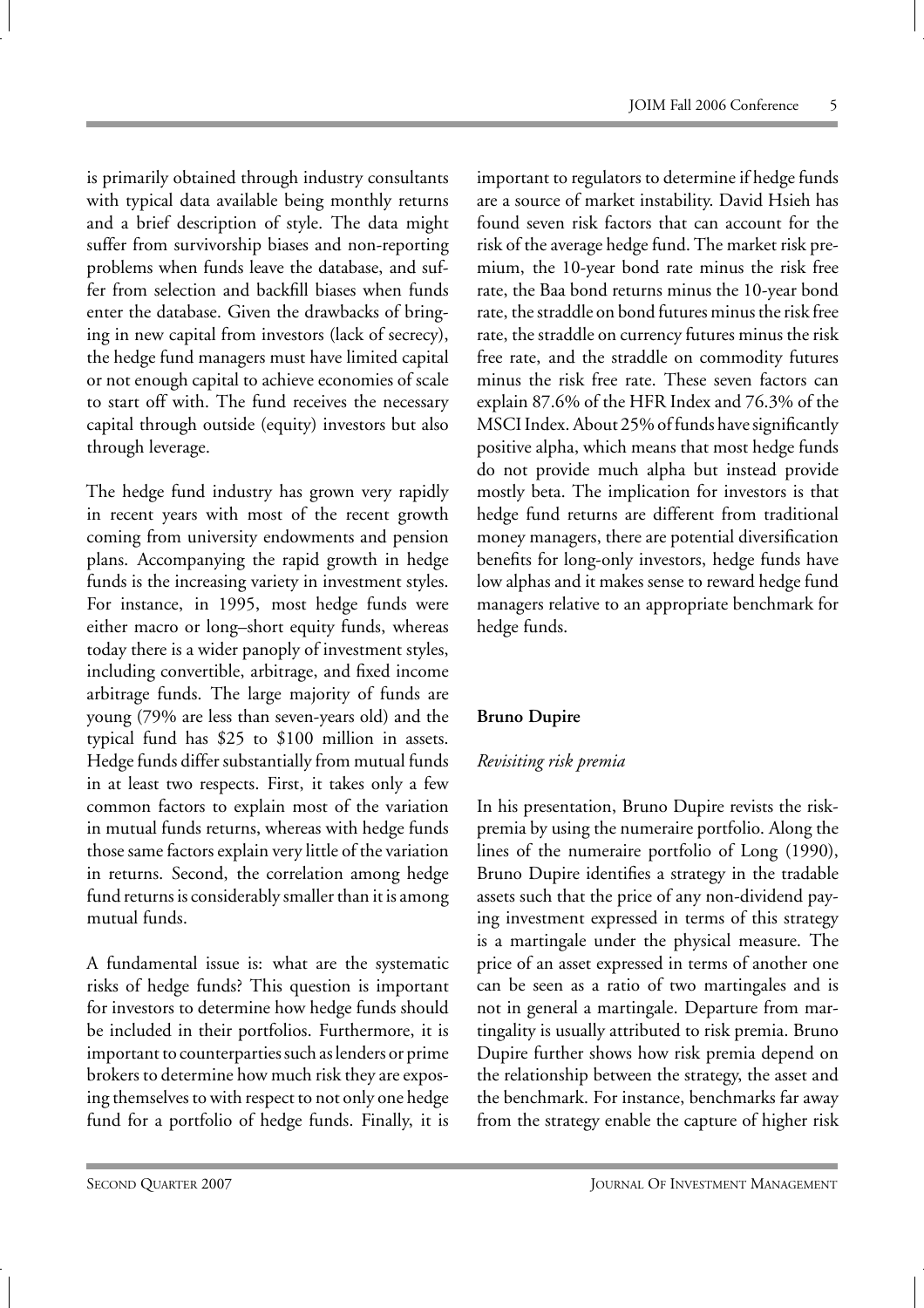premia. The presentation shows how to reconstitute this strategy from historical data and examine the consequences in terms of portfolio optimization and clarify the importance of the choice of a benchmark in allocation decisions. The approach is illustrated with examples of international portfolios. Lisa Goldberg shows how the Growth Optimal Portfolio a.ka the numeraire portfolio can be constructed using methods developed by Platen (2005) and Le-Planten (2006).

#### **Ananth Madhavan**

#### *Transaction cost modeling as a source of alpha*

Ananth Madhavan in his presentation shows what the impact of transaction costs can have on portfolio performance. Trading costs can substantially reduce the notional returns to an investment strategy causing great practical interest in understanding their effects on portfolio performance. Previous research on the topic largely focused on the impact of realized transaction costs rather than ex-ante transaction cost considerations on investment performance. More specifically, the focus is on the impact of transaction costs on an active manager's Information Ratio (IR) defined as the ratio of expected active return to active risk. The model extents the Grinold (1989) framework who shows that the information ratio is the product of skill, measured by the information coefficient (the correlation between the manager's predicted and actual alpha) and breath as measured by the number of independent active bets per year. Ananth Madhavan presents a model where transaction costs are incorporated explicitly into the optimization problem of an active manager. In their framework, the manager obtains noisy signals for both alpha and transaction costs with the latter affecting the choice of portfolio turnover. Greater turnover allows for more active bets but only at the expense of higher transaction costs. The results are that the introduction of transaction costs into the model affects the portfolio's information ratio through two channels. There is not only a direct reduction in net returns but also an indirect reduction in net returns caused by the reduction in the portfolio's breath in a pre-trade sense. The analysis provides insights into the determinants of optimal fund capacity and on how fund managers can influence their capacity through investments in better execution research and technology.

#### **Michael Jensen**

# *Putting integrity into finance theory and practice: A positive approach*

In his presentation, Michael Jensen argues that finance theory and practice are incomplete without an integrated notion of integrity where integrity is defined without reference to morals, values, religion, or ethics. Michael Jensen first describes integrity as something which is whole, complete and stable or second, as a state of being unimpaired, in perfect condition or soundness. The notion of integrity has long been neglected in finance because it has often been considered subjective or "normative." However, Michael Jensen argues that whether one likes or dislikes integrity is a normative value judgment but the effect of integrity on value, productivity, etc., is a "positive" proposition. The notion of integrity is closely related to the notion of workability because an entity or system that is out of integrity will not be whole, complete and stable. Workability is the bridge to value and the farther out of integrity the worst a given entity will work. Michael Jensen further argues that the positive proposition that increasing integrity of a firm will contribute to increasing its value is no different in kind from the positive proposition that the net present value investment rule will lead to value creation. The theory thus implies that integrity is a necessary, but not a sufficient, condition for the maximization of long-term value, a theory that is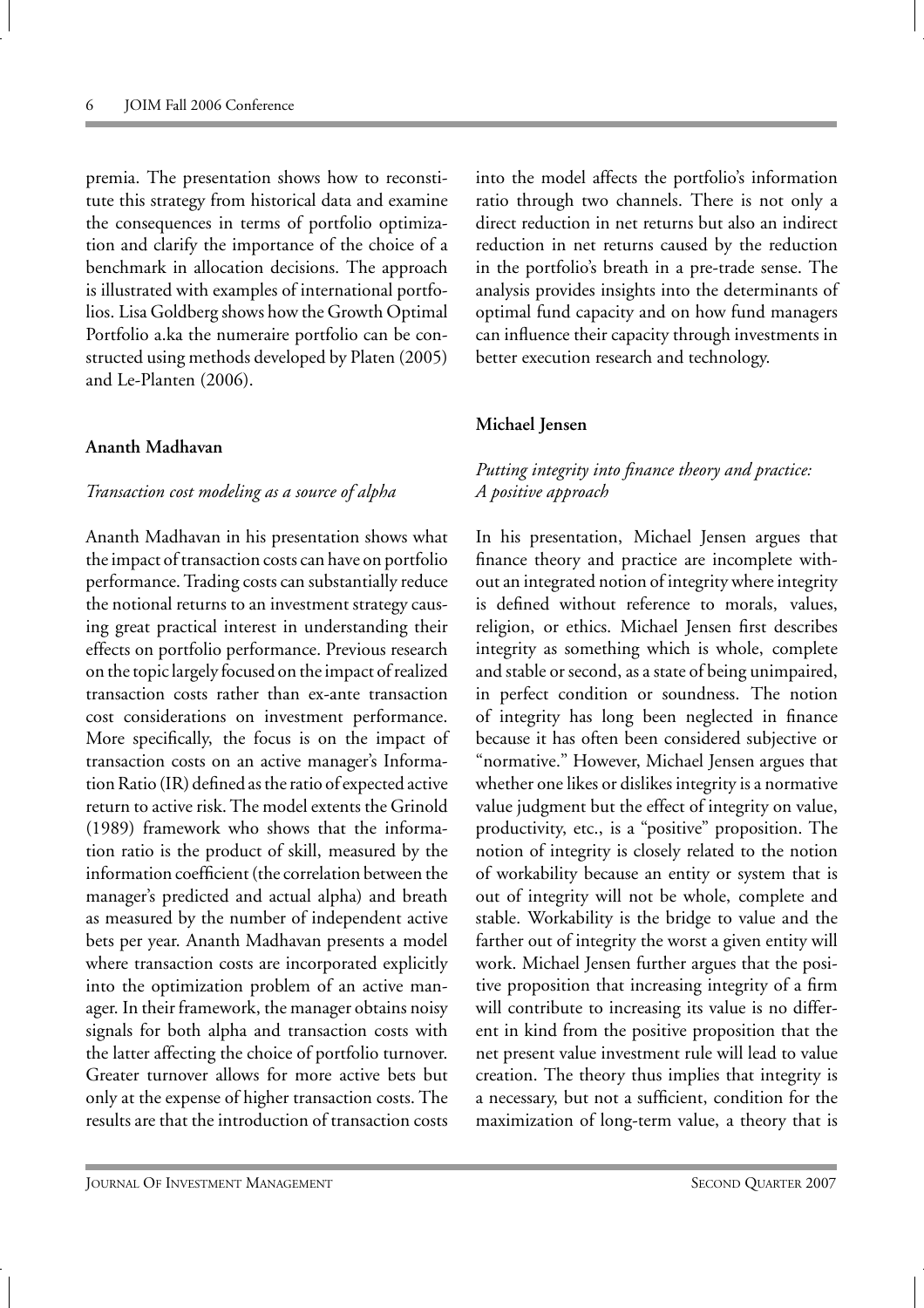both testable and refutable. Michael Jensen illustrates the application of this concept in finance by considering several examples. For instance, the implicitly held proposition that firm's managers owe fiduciary responsibility to current shareholders creates a lack of integrity in finance where managers have incentives to expropriate wealth from future shareholders or bondholders. These policies cannot contribute to the creation of long-term value and interestingly are also dissonant with respect to US disclosure laws. Michael Jensen shows how lack of integrity applies to financial reporting where managers have incentives to "manage" earnings because of nonlinearity in their compensation packages. Analysts appear complicit if not complicit in allowing managers to meet of beat earnings forecasts. These problems are compounded by the use of euphemisms such as "managing earnings" rather than "lying about earnings." Michael Jensen also argues that lack of integrity is also a source of poverty and underdevelopment in certain societies making current research by finance scholars on distinguishing between the effects of common law vs. civil law a second order effect.

#### **Wayne Ferson**

# *Measuring the timing ability of fixed income mutual funds*

Are US Fixed-Income mutual fund managers able to time the bond market? Wayne Ferson answers this question in his presentation. This question is important considering that US Fixed-Income mutual funds represent one-sixth the value of equity mutual funds but receive proportionally less attention from researchers. Prior research shows that the typical average performance after costs of US Fixed-Income mutual funds is negative and on the same order of magnitude as the funds' expenses. However, the total performance may be decomposed into components, such as timing and selectivity ability. If investors place value on timing ability, for example, a fund that can mitigate losses in down markets, they may be willing to pay for this insurance with lower returns. This presentation focuses on managers' ability to time the bond market. Timing ability on the part of a fund manager is the ability to use superior information about the future realizations of common factors that affect bond market returns whereas "selectivity" refers to the use of security-specific information. If common factors explain a relatively large part of the variance of a typical bond return, it follows that a relatively large fraction of the potential performance of bond funds is most likely attributed to timing. However, measuring the timing ability of bond funds is a subtle problem since traditional models of market timing ability rely on convexity in the relation between the fund's returns and common factors which with bonds can arise for various reasons unrelated to timing ability. The empirical analysis thus needs to control for other sources of nonlinearity. The preliminary findings are that when compared with unmanaged benchmarks, managed bond funds have a concave relation with respect to nine bond factors implying that managers have poor market timing ability. However, when other sources of nonlinearities that are unrelated to market timing are introduced into the statistical model, the findings are that fund managers have no market timing ability in either direction. This evidence deepens the puzzle as to why actively managed US Fixed-Income mutual funds exist in the first place.

# **Roberto Rigobon**

#### *Wealth transfers and portfolio constraints*

Portfolio constraints whether government or institutionally imposed have long pre-occupied academics and policymakers because they are thought to cause market crashes and spread financial instability. For instance, margin and collateral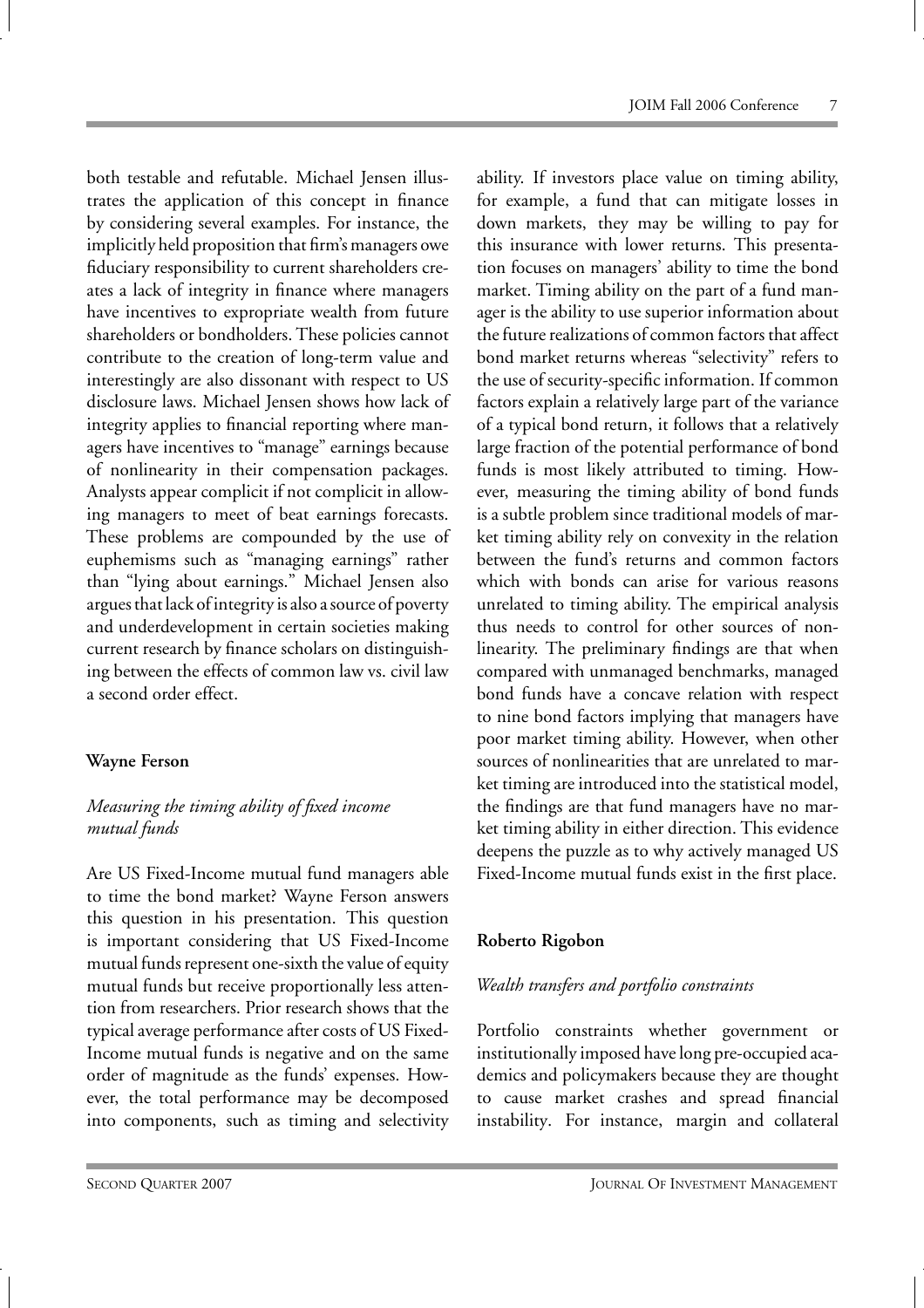requirements are thought to have contributed to the propagation of the 1998 Russian crisis. Roberto Rigobon in his presentation investigates the role of portfolio constraints in the international transmission of shocks within a general equilibrium framework. His specific focus is on the impact that portfolio constraints have on stock prices and terms of trade and their co-movement. International propagation of shocks can occur for many reasons other than market frictions. For example, the international economics literature has put forth the linkages through terms of trade as a culprit. In this explanation, a shock to one country affects its terms of trade with the rest of the world directly helping or hurting partner countries and their stock markets. The international asset pricing literature contends that common worldwide discount factor for cash flows and the law of one price is responsible for transmitting shocks if markets are frictionless. However, while these two reasons are clearly important they do not account for the full extent of international financial comovement found in the data. For example, they have nothing to say about the surprisingly high correlation of financial instruments belonging to the same asset class. This effect could well be the outcome of portfolio constraints limiting exposure to a particular class of assets—commonly imposed on institutional investors, pension funds and mutual funds—whereby a tightening or a loosening of such constraints affects prices of all assets belonging to the class. The general framework consists of a three country, three-asset model. One of the countries is the center (developed) and the other two are peripheral (emerging) countries. The model shows that how changing the portfolio constraints in the center are responsible for causing wealth transfers to the periphery and affecting their stock markets. For example, a wealth transfer to the periphery countries improves their terms of trade, which in turn boosts their stock market while the exact opposite happens in the center country. Thus, in the model portfolio constraints increase the co-movement among stock market prices and the terms of trade of the periphery, and decrease their co-movement with the center, beyond that which is implied by the trade and common discount factor explanations. These results hold even when the periphery countries do not trade among themselves. Furthermore, the model shows that portfolio constraints cause amplification and flight to quality effects. Amplification occurs when a shock to one country has a larger impact on its stock market than that entailed by the unconstrained model while a flight to quality refers to a negative shock in a periphery country depressing stock market prices in all periphery countries while at the same time boosting the center country. These implications found are consistent with the patterns of comovement observed in the international financial markets.

#### **Jason MacQueen**

#### *Markowitz was wrong*

Classical portfolio theory teaches us that the best way to manage equity portfolios is to maximize return while minimizing risk. In this world, managers have an expected return for each stock, a full covariance matrix and an optimizer. All returns are regarded as equally attractive and all risks are regarded as equally bad. In this traditional setting, the manager's task is then simply to optimize the portfolio to maximize return while minimizing risk. A different perspective, however, is that these days most active managers use multi-factor models of return to help them pick stocks and build their portfolios. In these models, stock return consists of a number of factor-related components, plus a stock alpha. In this new setting, the manager's task is to use both the factor exposures and the alpha to select stocks. Managers typically use a relatively small number of criteria to select stocks, which might include momentum characteristics as well